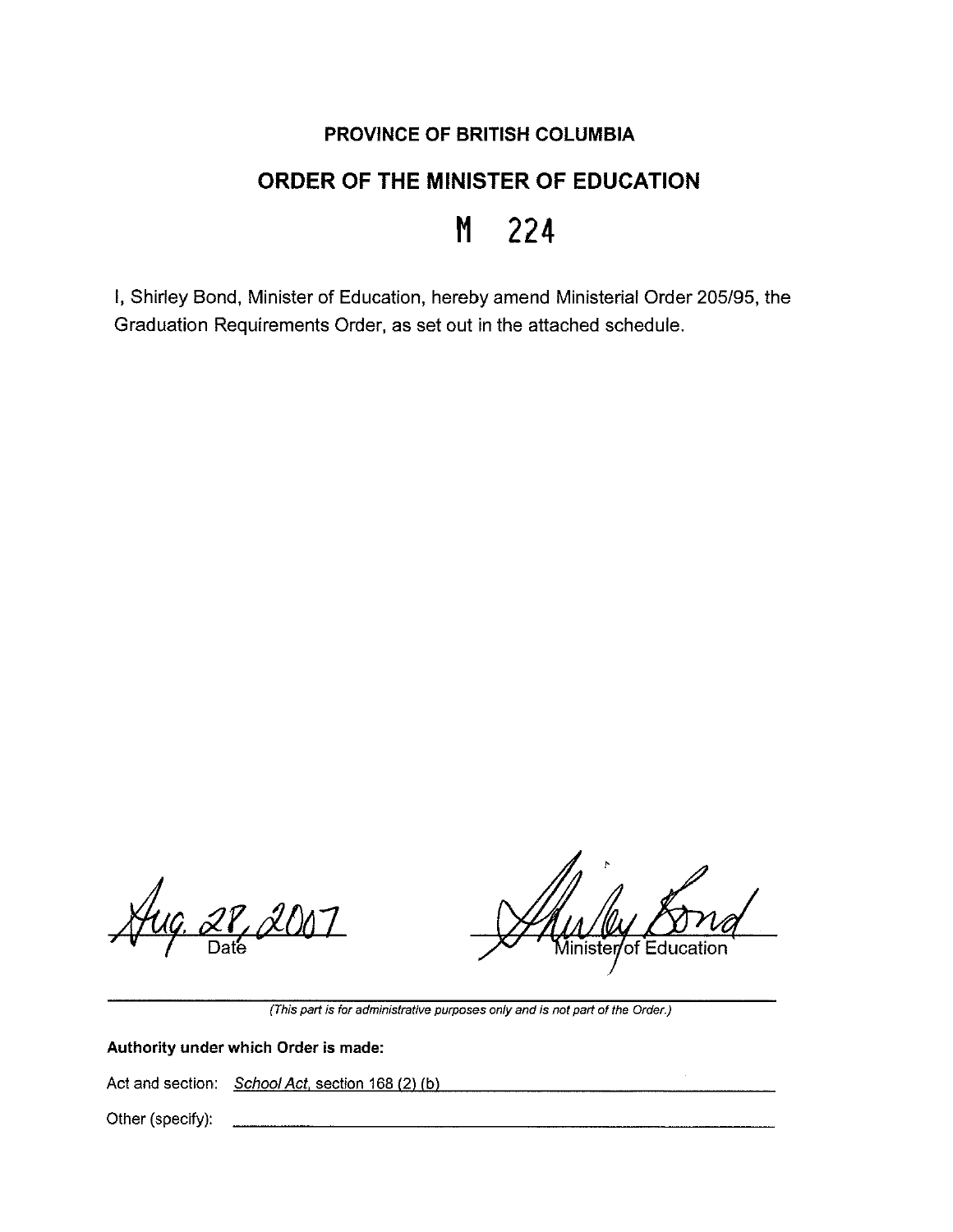#### **Schedule**

- **1. Item 3 of Schedule 1 in Column II is amended by adding** "Social Justice 12" **before** "BC First Nations Studies 12 ".
- **2. Item 6 of Schedule 1 in Column II is amended by** 
	- **(a) striking out** "or 12" **after** "AIDT: Modern Dance 11 ";

**(b) adding** 

"CDTA: Ballet 11 CDTA: Ballet 12"

**after** "BC Conservatory of Music 11 or 12 ";

(c) striking out "or 12" after "CDTA: Jazz 11B";

**(d) adding** 

"CDTA: Jazz 12A CDTA: Jazz 12B"

after "CDTA: Jazz 11B";

**(e) adding** 

"Chinese Central Conservatory of Music 11 Chinese Central Conservatory of Music 12"

**after "CDTA: Tap 11B or 12";** 

**(f) striking out** "Conservatory Canada 11 or 12" **after** "Chinese Dance Syllabus 11 (Lorita Leung Dance Association" **and adding** 

"Conservatory of Music 11 A Conservatory of Music 11B Conservatory of Music 12A Conservatory of Music 12B Conservatory of Music 12C ";

**(g) striking out** "or 12A" **after** •iSTD: Imperial Ballet 11A";

**(h) adding** "ISTD: Imperial Ballet 12A" after "ISTD: Imperial Ballet 11B or 12B";

**(i) adding** "NATO: Tap 11 **"after** "London College of Music 11 or 12 ";

**(j) striking out** "12A" **after** "Royal Academy of Dancing 11A, ";

**(k) adding** "Royal Academy of Dancing 12A" **before** "Royal Conservatory Music 11 or 12"; **and**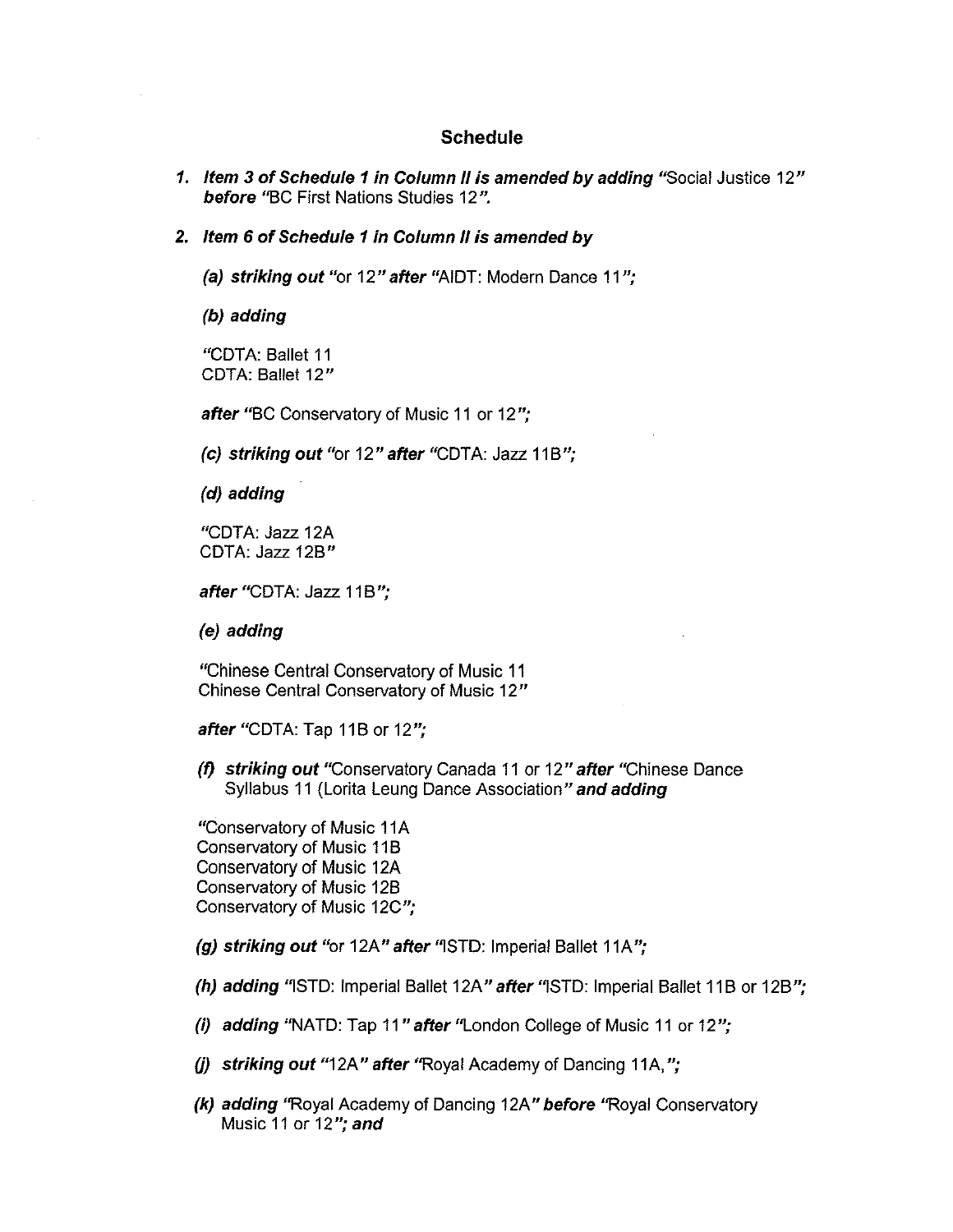#### (I) **striking out**

"Trinity College - London: Drama 11 or 12 Trinity College - London: Music 11 or 12 Trinity College - London: Speech and Drama 11 or 12 Trinity College - London: Musical Theatre 11 or 12 Trinity College - London: Performance Arts 11 or 12 Trinity College - London: Effective Communications 11 or 12"

**after** "Royal Conservatory Music 11 or 12" **and substituting** 

"Trinity Guildhall - London: Drama 11 or 12 Trinity Guildhall - London: Effective Communications 11 or 12 Trinity Guildhall - London: Music 11 or 12 Trinity Guildhall - London: Musical Theatre 11 or 12 Trinity Guildhall - London: Performance Arts 11 or 12 Trinity Guildhall - London: Speech and Drama 11 or 12".

**3. Item 6 of Schedule 1 in Column Ill is amended by adding** "2 credits" **in the same line as** "AIDT: Modern Dance 11 ".

### **4. Column I in Schedule 2 is amended by**

**(a) striking out** "or 12" **after** "AIDT: Modern Dance 11 ";

**(b) adding** 

"CDTA: Ballet 11 COTA: Ballet 12"

**after** "BC Conservatory of Music 11 or 12 ";

**(c) striking out** "or 12" **after** "COTA: Jazz 11B";

**(d) adding** 

"CDTA: Jazz 12A COTA: Jazz 12B"

after "CDTA: Jazz 11B";

**(e) adding** 

"Chinese Central Conservatory of Music 11 Chinese Central Conservatory of Music 12"

**after "CDTA: Tap 11B or 12";** 

**(f) striking out** "Conservatory Canada 11 or 12" **after** "Chinese Dance Syllabus 11 (Lorita Leung Dance Association" **and adding**